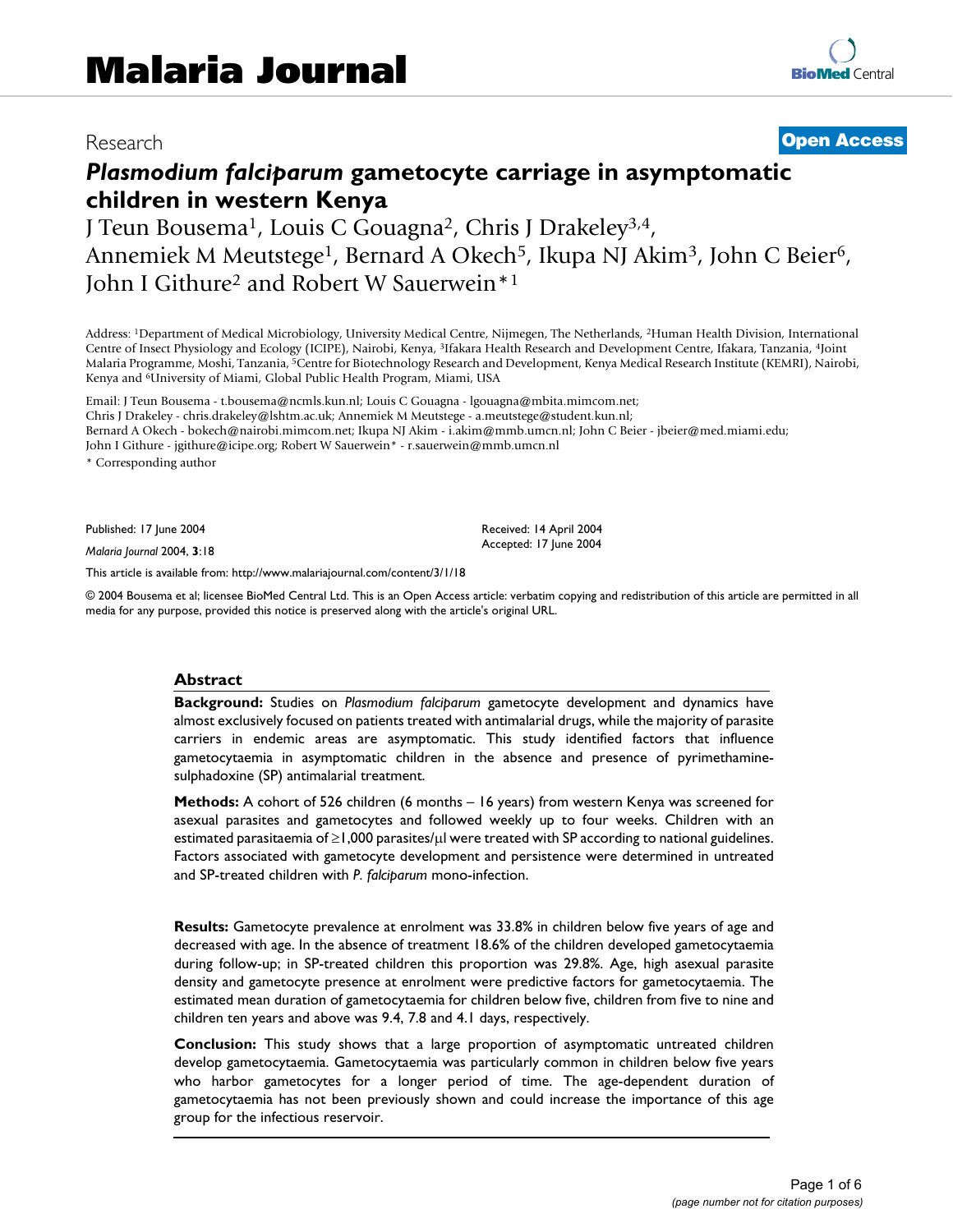# **Background**

The transmission of *Plasmodium falciparum* parasites from humans to mosquitoes requires the presence of infectious gametocytes in the human peripheral blood. The prevalence of gametocytes is, therefore, commonly used as a parameter of malaria transmission. Any strategy that interferes with gametocyte development or persistence could result in a reduction of malaria transmission. For this purpose, it is important to identify parameters that influence gametocyte development as well as gametocyte dynamics under natural conditions. Although the majority of parasite carriers in endemic countries are asymptomatic [1], studies on gametocyte development and dynamics have almost exclusively focused on patients treated with antimalarial drugs [\[2-](#page-4-0)11]. In these studies, gametocytaemia is influenced by the duration of symptoms [\[3](#page-4-1)[,7\]](#page-4-2), anaemia  $[4,7]$  $[4,7]$ , type of antimalarial treatment  $[2,4,5,9]$  $[2,4,5,9]$  $[2,4,5,9]$ , response to treatment [\[3,](#page-4-1)[7,](#page-4-2)[10\]](#page-5-0) and age of infected individuals [[6](#page-4-3)[,8,](#page-5-1)11]. The relation between asexual parasites and gametocytes remains equivocal; a positive relation has been described between asexual parasite density at enrolment and gametocyte prevalence after treatment [\[6\]](#page-4-3), but this was contradicted by several other studies [\[2-](#page-4-0)4].

This study describes the dynamics of gametocytaemia in a cohort of asymptomatic children naturally exposed to malaria in western Kenya. Children with microscopically detectable parasitaemia were observed longitudinally. Those developing parasitaemia at levels requiring antimalarial treatment were treated with the first line drug pyrimethamine-sulphadoxine (SP). This study identified factors associated with *P. falciparum* gametocyte production in the absence or presence of SP-treatment. Within the group of gametocyte carriers, factors associated with gametocyte persistence were determined.

# **Methods**

### *Study area and design*

This five week study was conducted in October – November 2001 in Mbita and Lwanda, small rural villages on the shores of Lake Victoria in Suba district, western Kenya. The transmission of *P. falciparum* is variable depending upon local environmental conditions that support mosquito populations. The entomological inoculation rate (EIR) was recently estimated at six infectious bites per person per month [12]. Whilst variation in EIR may influence the clinical spectrum of malaria and gametocytaemia it is unlikely to be a factor in this short study. Data were collected as described elsewhere [\[13\]](#page-5-2). Briefly, apparently healthy children (aged six months – sixteen years) were recruited from primary schools and the community. Screening for asexual parasites and gametocytes of *P. falciparum* took place weekly for a period of five weeks. Finger prick blood samples were collected and thick blood smears were dried, stained with 10% Giemsa and examined microscopically. A slide was considered negative if no asexual parasites were seen after examination of 100 fields. Gametocyte and asexual parasite densities were assessed by counting against 500 and 200 leukocytes, respectively, and converted to numbers of parasites per µl by assuming a standard leukocyte count of 8,000/µl. Children with a positive blood smear with an estimated parasite density higher than  $1,000$  parasites/ $\mu$ l on the initial or any subsequent visits were treated immediately with pyrimethamine-sulphadoxine (SP) according to national guidelines. Only children who were treated once in the first or second week of the study were included in the analyses to achieve a minimum follow up period of three weeks. In case of treatment failure, alternative treatment was administered under supervision of the Clinical Officer. This resulted in the exclusion from the further study and follow-up.

Children or guardians signed an informed consent form. This study was approved by the ethical committee of the Kenya Medical Research Institute (KEMRI) and by the National Institute of Health (NIH) ethical review board of the United States.

### *Data analyses*

Children who presented on at least three consecutive visits were used for analyses. Those who reported the use of antimalarial drugs in the two weeks prior to enrolment or had a *Plasmodium malariae* mixed infection were excluded. The influence of age on transformed (natural logarithm) parasite densities was analysed in linear regression models. Discrete data were compared using chi-square or Fisher's exact test, trends in binary outcomes using the Cochran-Armitage test for trend. Predictive factors for gametocyte prevalence on days seven or fourteen were tested in non-treated and SP-treated children separately, using multiple regression models with SAS Generalized Estimating Equations (GEE). Presentation parasitaemia was included in the models as a continuous variable and non-parasitaemic children were excluded from the analyses. A random effect was included in the models to allow for correlations within individuals. The Kaplan-Meier estimator was used to determine the proportion of parasitaemic children developing gametocytaemia during the follow-up period. Only for this analysis, gametocyte carriers at enrolment were excluded.

The duration of gametocytaemia in gametocyte carriers was estimated using the method described by Drakeley *et al*. [\[14](#page-5-3)], assuming that a single gametocyte positive slide represented gametocytes circulating in the peripheral blood for at least 2.5 days [\[15](#page-5-4)]. When children had gametocyte positive blood films on successive weeks, the estimated duration of gametocytaemia was the interval between observations plus 2.5 days.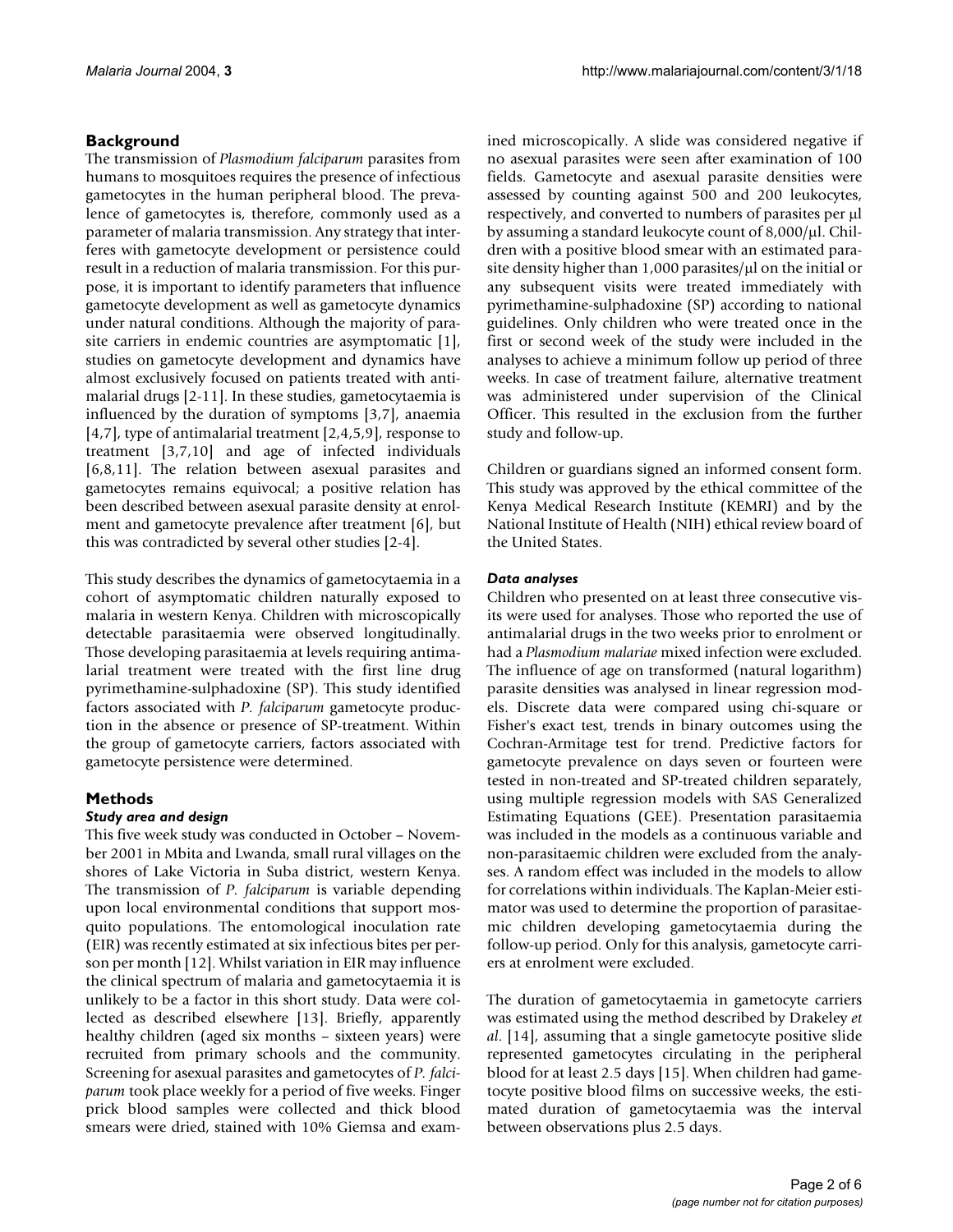| Age             | N   | Asexual parasite<br>prevalence, $% (n)$ <sup><math>\angle</math></sup> | Asexual parasite density,<br>mean $(IQR)^{\dagger}$ | Gametocyte prevalence<br>% (n)¶ | Gametocyte density<br>mean $(IQR)^{\ddagger}$ |
|-----------------|-----|------------------------------------------------------------------------|-----------------------------------------------------|---------------------------------|-----------------------------------------------|
| $<$ 5 years     | 65  | 73.8 (48)                                                              | 2302.4 (530-14149)                                  | 33.8(22)                        | $25.3(16-32)$                                 |
| $5-9$ years     | 211 | 50.2 (106)                                                             | 357.8 (120-1040)                                    | 10.4(22)                        | $27.9(16-32)$                                 |
| $10 - 16$ years | 250 | 30.4(76)                                                               | 202.7 (80-440)                                      | 5.2(13)                         | $18.8(16-23)$                                 |
| Total           | 526 | 43.7 (230)                                                             | 444.8 (120-1220)                                    | 10.8(57)                        | $24.5(16-32)$                                 |

#### <span id="page-2-0"></span>**Table 1: Parasitological data at enrolment**

IQR = interquartile range ¥ Cochran-Armitage test for age-dependent trend in prevalence of asexual parasites (Z = -6.75, *P* < 0.001). † Geometric mean of parasite carriers only (parasites/μl). Linear regression for log-transformed asexual parasite density and age groups,  $β = -1.155$ ; se( $β$ ) = 0.147, *P* < 0.001. ¶ Cochran-Armitage test for age-dependent trend in prevalence of gametocytes (Z = -5.91, *P* < 0.001). ‡ Geometric mean of gametocyte carriers only (parasites/µl). Linear regression for log-transformed gametocyte density and age groups, β = -0.123; se(β) = 0.166, *P* = 0.46.

#### **Results**

Gametocyte prevalence at enrolment was 33.8% (22/65) in children below five years of age and was negatively associated with age (table [1\)](#page-2-0). Mean gametocyte density at enrolment was 24.5 (IQR 16-32) gametocytes/µl with no difference between age groups, whilst both asexual parasite prevalence and density decreased with age. SP treatment was given to 27.2% (143/526) of the children who presented with asexual parasites on the first or second visit with a geometric mean density of 1,108.0 (IQR 249– 4235) parasites/µl. A group of 121 parasitaemic children exhibited relatively low parasitaemia at presentation (geometric mean density of 203.0 (IQR 80–400) parasites/µl) and was not given treatment throughout the study. The Kaplan-Meier estimator of time to gametocytaemia for these two groups of parasitaemic children is presented in figure [1.](#page-3-0) At the end of the four week follow-up period, the cumulative proportion of gametocytaemia was lower in children not receiving antimalarial treatment than in SP treated children, 18.6% and 29.8%, respectively. In both groups, gametocyte prevalence during the first two weeks of follow-up was independently associated with several factors (table [2\)](#page-4-4). The risk for gametocytaemia during follow-up was positively associated with asexual parasite density at enrolment and negatively with age. Children with detectable gametocytes at enrolment were more likely to show gametocytes during follow-up, after adjustment for age and asexual parasite density at the start of treatment. In children who received SP treatment, the probability of gametocyte prevalence seemed higher on day seven after treatment compared to day fourteen, although this was not statistically significant. R1 resistance did not increase risk of gametocytes during followup while R2/R3 resistance did show such an association, OR 3.40 (95% CI 1.61–7.19). The estimated mean duration of gametocytaemia was 9.4 days (range 2.5 – 23.5) for children below five years of age, 7.8 days (range 2.5 – 23.5) for children aged five to nine years and 4.1 days (range 2.5–16.5) for children aged ten years and above.

The duration of gametocytaemia was negatively associated with age (β = -1.65, se(β) = 0.73; p = 0.02), after adjustment for asexual parasite density and gametocyte density at enrolment. Treatment with SP did not independently influence the duration of gametocytaemia.

#### **Discussion**

This descriptive study on the largely neglected group of asymptomatic children was part of a larger study on SP and gametocytes. A direct comparison between SP-treated and untreated children was not the aim of the current study and would require a different study design. SPtreated and untreated children differed with regards to treatment and asexual parasite density at enrolment and were therefore analysed separately.

In this study, 18.6% of the asymptomatic non-treated children developed gametocytaemia during a four week follow-up period. Gametocytaemia was particularly common in children <5 years of age, of whom one-third were already carrying gametocytes on enrolment. The high gametocyte prevalence in young children is in line with previous findings [\[6,](#page-4-3)11], although the longer duration of gametocytaemia for this age group has not been reported before. The age dependent duration of gametocytaemia could not be explained by asexual parasitaemia, gametocyte density or SP treatment, suggesting a role for agedependent immune suppression of gametocytaemia. Acquired sexual stage specific immunity has previously been reported to influence gametocyte prevalence [\[16](#page-5-5)], but remains poorly defined. Although the exact duration of gametocytaemia could not be determined because of weekly intervals in data-collection, the longer estimated duration of gametocytaemia in the youngest age group combined with their higher gametocyte prevalence could increase the importance of this age group for the infectious reservoir in this area. The importance of children as the infectious reservoir has been stressed elsewhere [17]. Differences in gametocytaemia during follow up should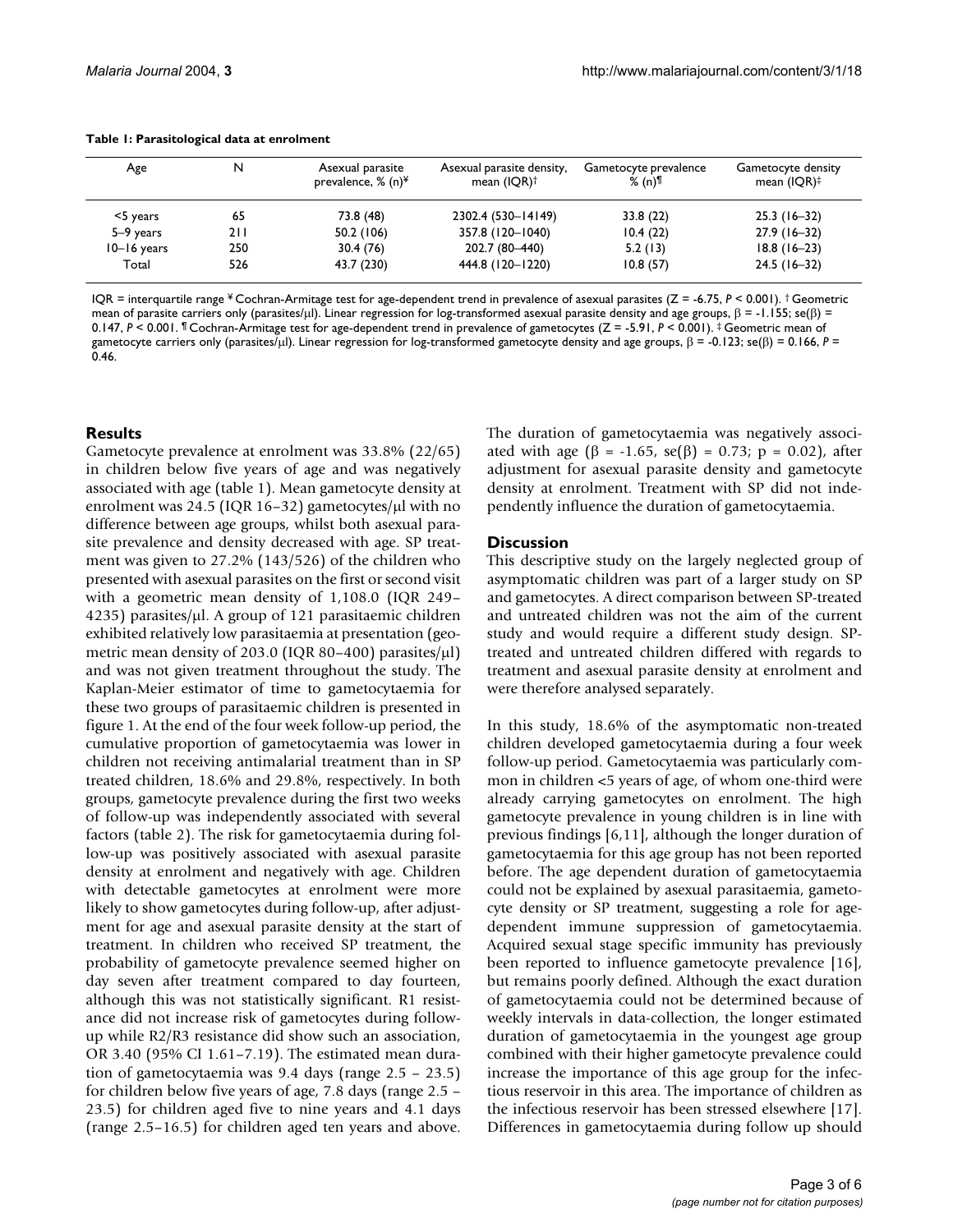<span id="page-3-0"></span>

#### Figure 1

**The cumulative proportion of gametocytaemia in SP-treated and untreated children.** Kaplan-Meier estimator of the time to gametocytaemia for untreated children (dotted line) and SP-treated children (solid line). Groups differed in asexual parasite density at enrolment. Patients with incomplete follow-up are marked on the curve. Gametocyte carriers on day 0 were excluded, as well as children who reported the use of antimalarial drugs prior to enrolment. Log-rank *P* = 0.05

be interpreted carefully since they are at least partially explained by differences in asexual parasite density at enrolment. The observed peak in gametocytaemia on day seven after SP treatment has been previously described [[3](#page-4-1)- [6\]](#page-4-3) and may include gametocytes circulating prior to treatment since seven days may be short for gametocytogenesis, as was suggested by *in vitro* observations [[18](#page-5-6)]. This study determined predictive factors for gametocytaemia for SP-treated and untreated children independently and found that risk factors were similar in both groups. Fur-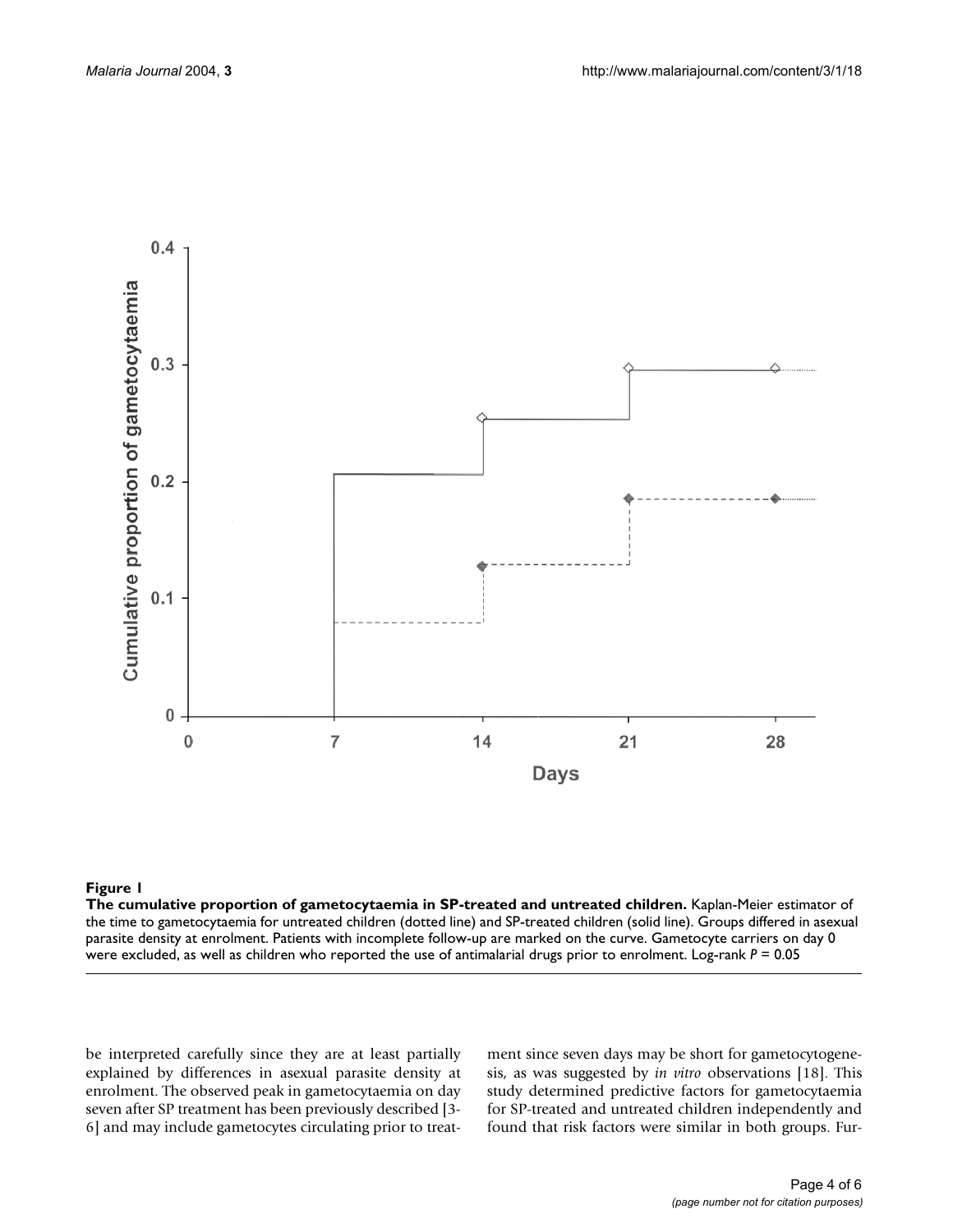| Risk factors for gametocytaemia       |                              | Adjusted OR (95% CI)              |                            |  |
|---------------------------------------|------------------------------|-----------------------------------|----------------------------|--|
|                                       |                              | No treatment                      | Treatment with SP          |  |
| Day of follow-up                      | Day 7                        | $1.48$ (0.62 – 3.56) <sup>¥</sup> | $1.77 (0.93 - 3.34)^{4}$   |  |
|                                       | Day 14                       | l (ref)                           | l (ref)                    |  |
| Age                                   | $<$ 5 years                  | $6.34$ (1.15-34.90)               | $5.38(1.91 - 15.17)$       |  |
|                                       | 5-9 years                    | 3.07 $(0.98 - 9.55)^{*}$          | $3.22$ (1.19-8.72)         |  |
|                                       | $10 - 16$ years              | l (ref)                           | I (ref)                    |  |
| Asexual parasite density at enrolment | Per 100 parasites/µl         | $1.05(1.00-1.11)$                 | $1.01$ (1.00-1.01)         |  |
| Gametocyte prevalence at enrolment    | Present                      | $3.35(1.22 - 9.18)$               | $4.12(2.11 - 8.02)$        |  |
|                                       | Absent                       | I (ref)                           | $l$ (ref)                  |  |
| SP treatment outcome                  | R <sub>2</sub> /3 resistance |                                   | $3.40(1.61 - 7.19)$        |  |
|                                       | <b>RI</b> resistance         |                                   | $1.06$ $(0.45 - 2.47)^{*}$ |  |
|                                       | Adequate response            | ۰                                 | l (ref)                    |  |

<span id="page-4-4"></span>**Table 2: Adjusted odds ratio (OR) of the probability of gametocyte prevalence, using a multivariate random effect logistic model for untreated and SP-treated children separately.**

Adjusted = adjusted for all other variables in the model, OR = odds ratio, CI = confidence interval, ref = reference group,  $*$  = not statistically significant, - = not applicable. A GEE model was used to allow for correlation between observations from the same individuals. Children reporting the use of antimalarial drugs prior to enrolment were excluded from these analyses.

thermore, age and gametocyte presence at enrolment were previously described as predictors for gametocytaemia in symptomatic treated children [4,[6](#page-4-3)[-8,](#page-5-1)11]. Asexual parasitaemia at enrolment was positively associated with gametocytaemia during follow-up. Other studies [[2](#page-4-0)-4] may not have found such an association because they only included patients with a high parasitaemia, resulting in little variation in asexual parasite density. Parasitological treatment failure was an important predictor of gametocytaemia in the SP-treated group [[13\]](#page-5-2).

### **Conclusions**

This study shows that many asymptomatic children develop gametocytes, even in the absence of treatment. Gametocyte prevalence is especially high in children below five years of age who also appear to harbor gametocytes for a longer period of time. Risk factors for gametocytaemia are similar to those described in symptomatic children and do not appear to differ between treated and untreated children.

# **Authors' contributions**

JTB was responsible for data analyses and manuscript preparation. LCG was responsible for data collection and participated in manuscript preparation. CJD participated in data analyses and manuscript preparation. AMM and NIJA participated in data collection. BAO, JCB and JIG participated in manuscript preparation. RWS participated in data interpretation and manuscript preparation. All authors read and approved the final manuscript.

# **Acknowledgements**

The authors are grateful to C. Akinyi, W. Onyango and A. Ouko at the MOH, Mbita Health Centre, to L. Omukuba, P. Obare at ICIPE-MPRTC and to all the village leaders, for their support, assistance and cooperation.

This study was supported by the National Institutes of Health USA, (Award numbers U19 AI45511, D43 TW01142, D43 TW00920), The Netherlands Organisation for Scientific Research (WOTRO number WR93-369) and an ARPPIS scholarship awarded to BAO by ICIPE. CJD is supported by a research fellowship in tropical medicine (#063516) from the Wellcome Trust.

#### **References**

- Smith T, Schellenberg JA, Hayes R: **[Attributable fraction esti](http://www.ncbi.nlm.nih.gov/entrez/query.fcgi?cmd=Retrieve&db=PubMed&dopt=Abstract&list_uids=7855468)[mates and case definitions for malaria in endemic areas.](http://www.ncbi.nlm.nih.gov/entrez/query.fcgi?cmd=Retrieve&db=PubMed&dopt=Abstract&list_uids=7855468)** *Stat Med* 1994, **13:**2345-2358.
- <span id="page-4-0"></span>2. Robert V, Awono-Ambene HP, Le Hesran JY, Trape JF: **Gametocytemia and infectivity to mosquitoes of patients with uncomplicated** *Plasmodium falciparum* **[malaria attacks](http://www.ncbi.nlm.nih.gov/entrez/query.fcgi?cmd=Retrieve&db=PubMed&dopt=Abstract&list_uids=10813475) [treated with chloroquine or sulfadoxine plus](http://www.ncbi.nlm.nih.gov/entrez/query.fcgi?cmd=Retrieve&db=PubMed&dopt=Abstract&list_uids=10813475) [pyrimethamine.](http://www.ncbi.nlm.nih.gov/entrez/query.fcgi?cmd=Retrieve&db=PubMed&dopt=Abstract&list_uids=10813475)** *Am J Trop Med Hyg* 2000, **62:**210-216.
- <span id="page-4-1"></span>3. Sokhna CS, Trape JF, Robert V: **Gametocytaemia in Senegalese children with uncomplicated** *falciparum* **[malaria treated with](http://www.ncbi.nlm.nih.gov/entrez/query.fcgi?cmd=Retrieve&db=PubMed&dopt=Abstract&list_uids=11584755) [chloroquine, amodiaquine or sulfadoxine plus](http://www.ncbi.nlm.nih.gov/entrez/query.fcgi?cmd=Retrieve&db=PubMed&dopt=Abstract&list_uids=11584755) [pyrimethamine.](http://www.ncbi.nlm.nih.gov/entrez/query.fcgi?cmd=Retrieve&db=PubMed&dopt=Abstract&list_uids=11584755)** *Parasite* 2001, **8:**243-250.
- 4. von Seidlein L, Drakeley C, Greenwood B, Walraven G, Targett G: **[Risk factors for gametocyte carriage in Gambian children.](http://www.ncbi.nlm.nih.gov/entrez/query.fcgi?cmd=Retrieve&db=PubMed&dopt=Abstract&list_uids=11716108)** *Am J Trop Med Hyg* 2001, **65:**523-527.
- 5. von Seidlein L, Jawara M, Coleman R, Doherty T, Walraven G, Targett G: **[Parasitaemia and gametocytaemia after treatment with](http://www.ncbi.nlm.nih.gov/entrez/query.fcgi?cmd=Retrieve&db=PubMed&dopt=Abstract&list_uids=10.1046/j.1365-3156.2001.00683.x) [chloroquine, pyrimethamine/sulfadoxine, and pyrimeth](http://www.ncbi.nlm.nih.gov/entrez/query.fcgi?cmd=Retrieve&db=PubMed&dopt=Abstract&list_uids=10.1046/j.1365-3156.2001.00683.x)amine/sulfadoxine combined with artesunate in young Gam[bians with uncomplicated malaria](http://www.ncbi.nlm.nih.gov/entrez/query.fcgi?cmd=Retrieve&db=PubMed&dopt=Abstract&list_uids=10.1046/j.1365-3156.2001.00683.x)[.](http://www.ncbi.nlm.nih.gov/entrez/query.fcgi?cmd=Retrieve&db=PubMed&dopt=Abstract&list_uids=11251903)** *Trop Med Int Health* 2001, **6:**92-98.
- <span id="page-4-3"></span>6. Akim NI, Drakeley C, Kingo T, Simon B, Senkoro K, Sauerwein RW: **Dynamics of** *P. falciparum* **[gametocytemia in symptomatic](http://www.ncbi.nlm.nih.gov/entrez/query.fcgi?cmd=Retrieve&db=PubMed&dopt=Abstract&list_uids=11388515) [patients in an area of intense perennial transmission in](http://www.ncbi.nlm.nih.gov/entrez/query.fcgi?cmd=Retrieve&db=PubMed&dopt=Abstract&list_uids=11388515) [Tanzania.](http://www.ncbi.nlm.nih.gov/entrez/query.fcgi?cmd=Retrieve&db=PubMed&dopt=Abstract&list_uids=11388515)** *Am J Trop Med Hyg* 2000, **63:**199-203.
- <span id="page-4-2"></span>7. Price R, Nosten F, Simpson JA, Luxemburger C, Phaipun L, Ter Kuile F, Van Vugt M, Chongsuphajaisiddhi T, White NJ: **Risk factors for gametocyte carriage in uncomplicated** *falciparum* **[malaria.](http://www.ncbi.nlm.nih.gov/entrez/query.fcgi?cmd=Retrieve&db=PubMed&dopt=Abstract&list_uids=10403336)** *Am J Trop Med Hyg* 1999, **60:**1019-1023.